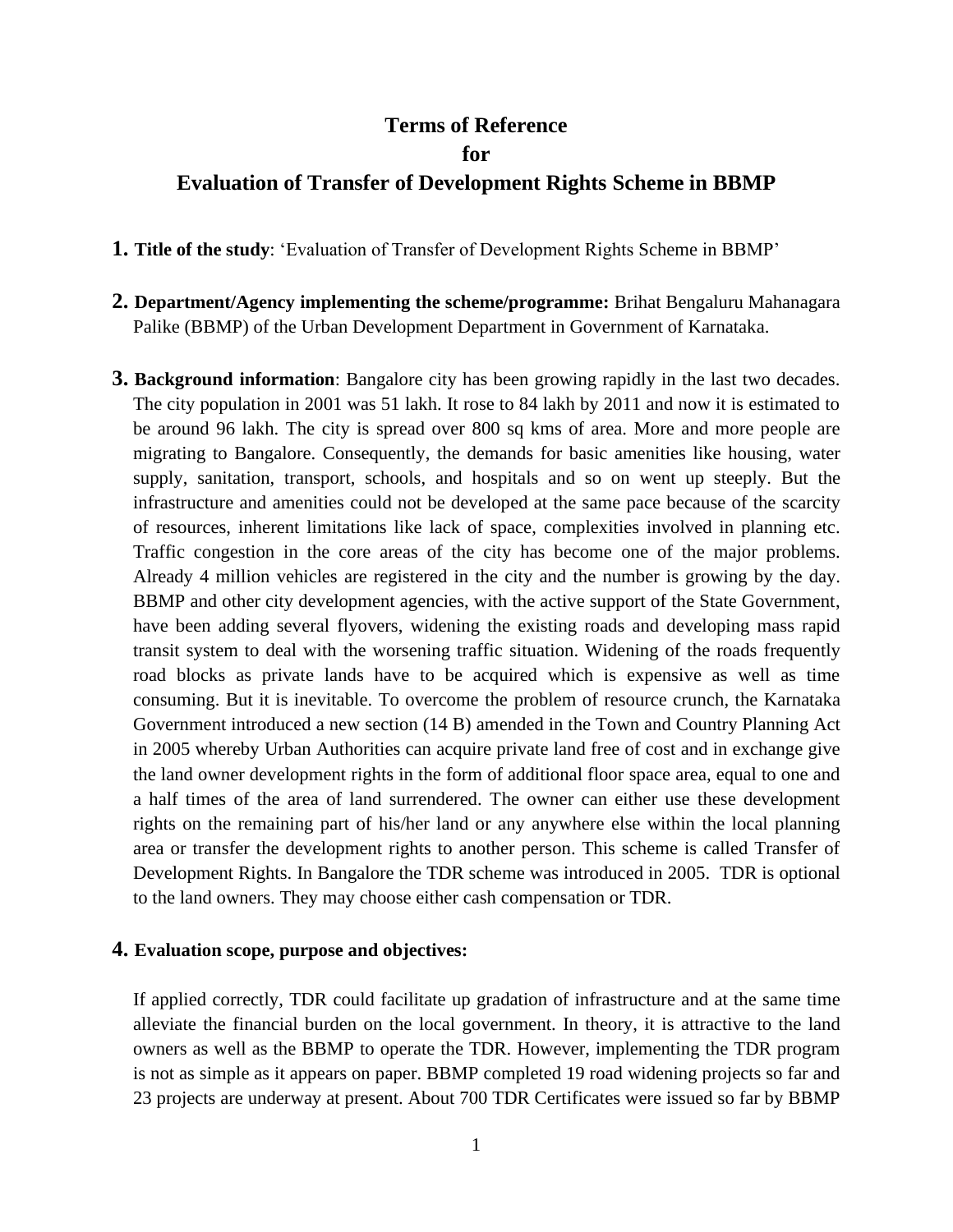which is a miniscule compared to the total number of properties acquired using cash compensation. Land for road widening is required from a few thousand land owners now and also in future. Because of the low acceptability of TDR and insistence on cash compensation, many proposed road widening projects are put on hold by the BBMP or making slow progress. Continuation of cash compensation scheme will cast a massive strain on the financial resources of BBMP. It is imperative to find a way out. That is the basic objective of the proposed study. TDR scheme has been found working better in cities like Hyderabad and Mumbai. It is necessary to find out why it is effective in some cities and not so in Bangalore. Without an effective TDR scheme, BBMP will be hard pressed to find financial resources for road widening projects in future. Many of the projects which require land acquisition will face long delays. Such a prospect is detrimental to the interest of city development. Hence a detailed evaluation of the TDR scheme with the specific objective of examining the factors that will make TDR program work effectively is proposed. The objectives of the study are:

- 1) To evaluate the performance of the TDR program in Bangalore since its launch in 2005.
- 2) To ascertain constrains in the implementation of TDR Scheme.
- 3) To suggest ways and means to make TDR fully functional.
- **5. Evaluation questions:** Following are the questions for the evaluation study:
	- i. What are the expected outcomes of TDR Scheme?
	- ii. What are the processes involved in implementing TDR?
	- iii. How does the TDR Scheme operate in Bangalore in reality?
	- iv. What is the actual achievement of TDR Scheme in Bangalore? Why is it low?
	- v. Why is TDR not attractive to private land owners?
	- vi. What are the other constraints to the TDR Scheme?
	- vii. Is there any gap between its conceptualization and actual implementation in Bangalore? If yes, what are they?
	- viii. How is TDR Scheme different in other cities like Mumbai? How big is the difference?
	- ix. How can TDR be made fully functional in Bangalore?
	- x. Will be situation be any better with the new Land Acquisition Act, 2013?
- **6. Evaluation methodology:** The evaluation methodology includes the following:
	- i. Literature review on the conceptual issues related to TDR and its performance in major cities in the India and elsewhere in the world.
	- ii. Desk review of TDR Scheme guidelines in BBMP, its implementation processes and the progress achieved so far.
	- iii. Visits to some of the road widening projects in Bangalore where TDR was implemented and examine the specific contexts where the scheme worked and where it did not.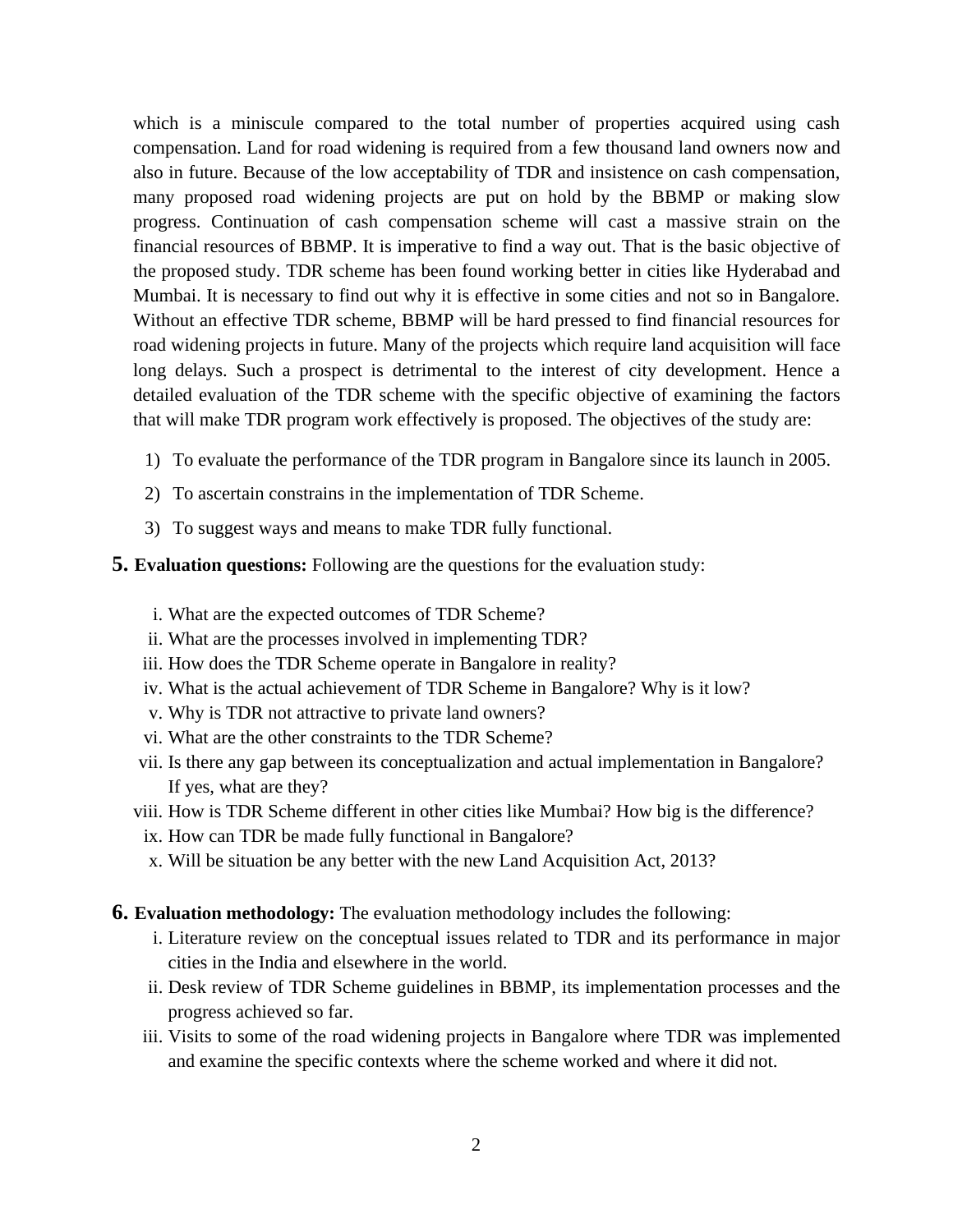- iv. Interview the TDR Scheme beneficiaries to track the benefit flows and examine the economics of TDR. This should be done for at least three projects where TDR performance can be considered as good, average and poor by the current standards. For each project 30 - 40 beneficiaries are to be interviewed.
- v. Undertake survey of about 40 50 landowners who have accepted cash compensation and transferred the land to BBMP to compare the processes and benefits of compensation as the counterfactual.
- vi. Hold about 8 10 Focus Group Discussions with the key stakeholders including TDR brokers and Developers who ultimately use the TDR. About half of this should be in the ongoing project areas where TDR and cover the land owners who are not in favor of TDRs. Reasons for their reluctance and suggestions for improvement should be documented carefully.
- vii. Hold about 15 20 depth interviews with senior officers in UDD, BBMP and the implementing officers to know the implementation related issues.
- viii. Quickly survey the TDR Certificates market and its functioning in the last 7 years.
- ix. Visit Mumbai and one other city where TDR Scheme more effective to ascertain the scheme design, its implementation process, progress achieved so far and future plans, and
- x. Finally arrive at the ways and means to make the TDR workable in Bangalore.
- **7. Deliverables and time schedule:** Successful Consultant is expected to adhere to the following timelines and deliverables:
	- i. Work Plan for the proposed study should be submitted within 30 days after the release of first installment of the contract sum.
	- ii. Primary data collection should be completed within three months after the work plan is approved by KEA.
	- iii. Draft evaluation report should be submitted within one month after completing field data collection for approval by a joint team of KEA and BBMP and Urban Development Department officers.
	- iv. Final evaluation report should be submitted within one month after the draft report is approved by a joint team of KEA and BBMP and Urban Development Department officers.

Thus excluding the time taken for approval, the evaluation study should be completed in six months' time.

**8. Cost and schedule of budget releases:** Cost will be determined through open competitive bidding process followed by negotiations if necessary.

Karnataka Evaluation Authority will fund the study. BBMP will provide the required information and data to the Consultants. Output based budget release schedule is as follows:

a. 30% of the contract cost will be released on signing of the MoU/contract agreement.